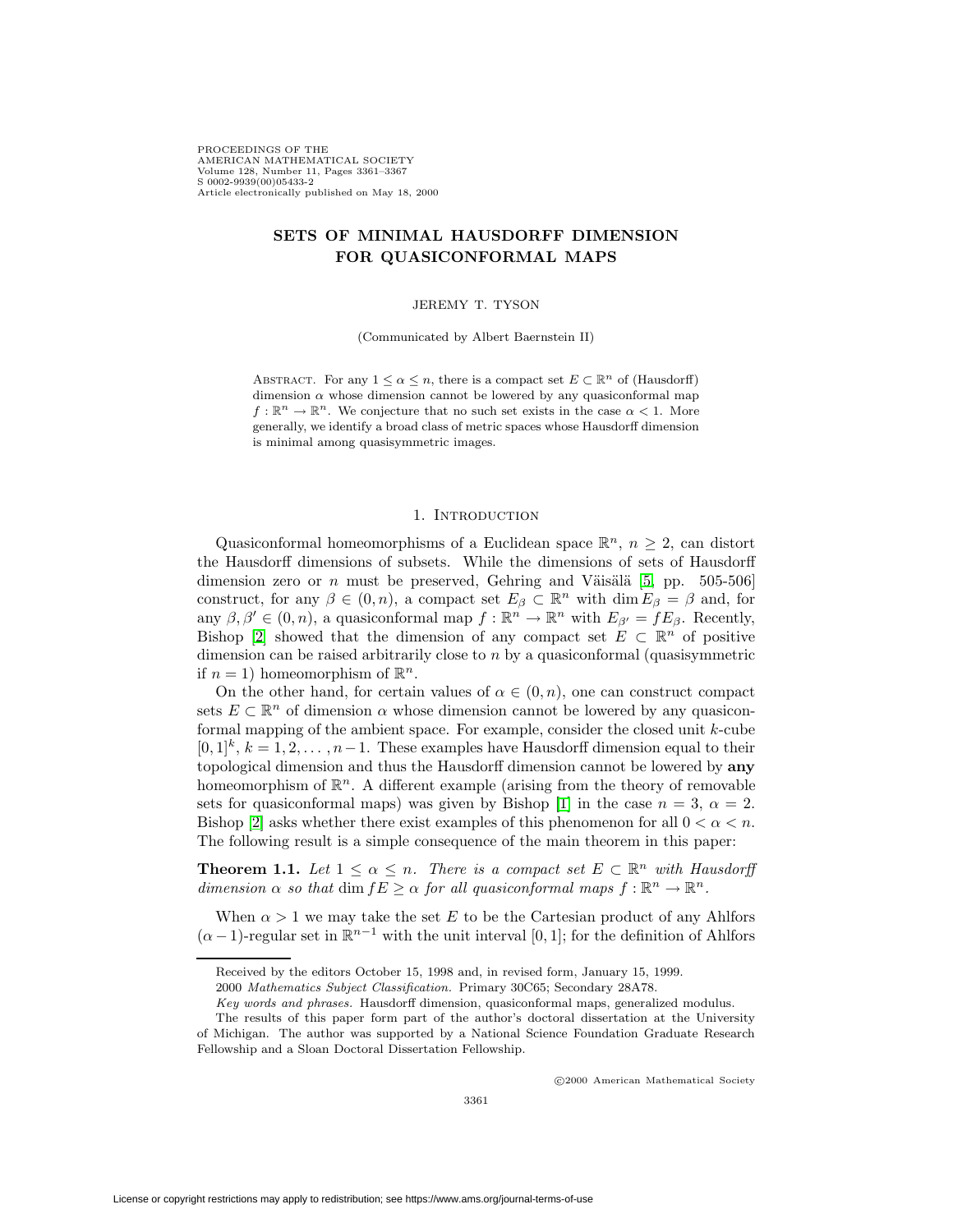regularity, see section [2](#page-1-0) (for the existence of such sets, note that the set  $E_\beta$  in the above example of Gehring and Väisälä is  $\beta$ -regular).

We will prove a more general result (Theorem [3.4\)](#page-2-0) using the machinery of the generalized (or discrete) modulus introduced in [\[9\]](#page-6-3) and developed in [\[13\]](#page-6-4). The restriction to subsets of a Euclidean space is not necessary; we give a condition on metric spaces which is sufficient to guarantee that the Hausdorff dimension is minimal among quasisymmetric images (recall that in  $\mathbb{R}^n$ ,  $n \geq 2$ , the classes of quasiconformal and quasisymmetric maps agree).

It should be emphasized that Theorem [1.1](#page-0-0) is not new; the result appears in works of Pansu [\[9\]](#page-6-3) and Bourdon [\[3\]](#page-6-5) (see, e.g., [\[9,](#page-6-3) Example 3.4] and [\[3,](#page-6-5) Example 1.7(b)]). These authors give a family of conditions (Lemma [3.9\)](#page-4-0) on an arbitrary metric space which imply nontrivial lower bounds on the Hausdorff dimensions of quasisymmetric images. With an additional (weak) assumption, we show in Proposition [3.11](#page-4-1) that the hypotheses of Theorem [3.4](#page-2-0) are implied by the "best" condition of Bourdon and Pansu. The above-mentioned examples which illustrate Theorem [1.1](#page-0-0) satisfy this "best" condition of Bourdon-Pansu.

The restriction to dimensions larger than one is necessary in our proof, which relies on the geometric characterization of quasiconformality in terms of curve families. We conjecture that no such example exists for dimensions strictly smaller than one, more precisely:

**Conjecture 1.2.** Let  $n \geq 1$  and  $\epsilon > 0$ . If a compact set  $E \subset \mathbb{R}^n$  has Hausdorff dimension strictly smaller than one, then there exists a quasiconformal (quasisymmetric if  $n = 1$ ) map  $f : \mathbb{R}^n \to \mathbb{R}^n$  so that  $fE$  has Hausdorff dimension smaller than  $\epsilon$ .

Note that such a set must be totally disconnected. For related results, see [\[12\]](#page-6-6).

### 2. Notation and definitions

<span id="page-1-0"></span>In a metric space X, we denote by  $\overline{B}(x, r)$  the closed ball with center  $x \in X$  and radius  $r > 0$ . For  $Y \subset X$ , we write diam Y for the diameter of Y. If  $B = \overline{B}(x,r)$ is a ball in X, we write CB for the dilated ball  $\overline{B}(x, Cr)$ .

For  $x \in X$  and  $r > 0$ , we have diam  $\overline{B}(x,r) \leq 2r$ , but no lower bound for diam  $\overline{B}(x, r)$  need hold in general. We call X  $(c_1$ -)uniformly perfect,  $0 < c_1 \leq 2$ , if diam  $\overline{B}(x,r) \geq c_1r$  for every  $x \in X$  and  $0 < r \leq \text{diam } X$ . Every connected space is 1-uniformly perfect.

For  $\alpha > 0$ , we denote by  $\mathcal{H}_{\alpha}$  the Hausdorff  $\alpha$ -measure on X and by dim X the Hausdorff dimension of X [\[4,](#page-6-7) §2.10.2(1)]. For connected sets E, we have the relation diam  $E \leq \mathcal{H}_1(E)$  [\[4,](#page-6-7) §2.10.12].

For  $\alpha > 0$ , we call a Borel measure  $\mu$  on X (Ahlfors)  $\alpha$ -regular if there exists a constant  $C_0 \geq 1$  (called a *regularity constant for* X) so that

<span id="page-1-1"></span>(2.1) 
$$
\frac{1}{C_0}r^{\alpha} \leq \mu(\overline{B}(x,r)) \leq C_0r^{\alpha}
$$

for all  $x \in X$  and  $0 < r < \text{diam } X$ . If  $\mu$  is a Borel measure on X satisfying [\(2.1\)](#page-1-1), then  $\mathcal{H}_{\alpha}$  also satisfies (2.1) (possibly with a different regularity constant) and  $\mu$  and  $\mathcal{H}_{\alpha}$  are equivalent. Thus  $\alpha$ -regular spaces have Hausdorff dimension  $\alpha$ . Every  $\alpha$ -regular space with regularity constant  $C_0$  is  $c_1$ -uniformly perfect for each  $c_1 < C_0^{-2/\alpha}$ .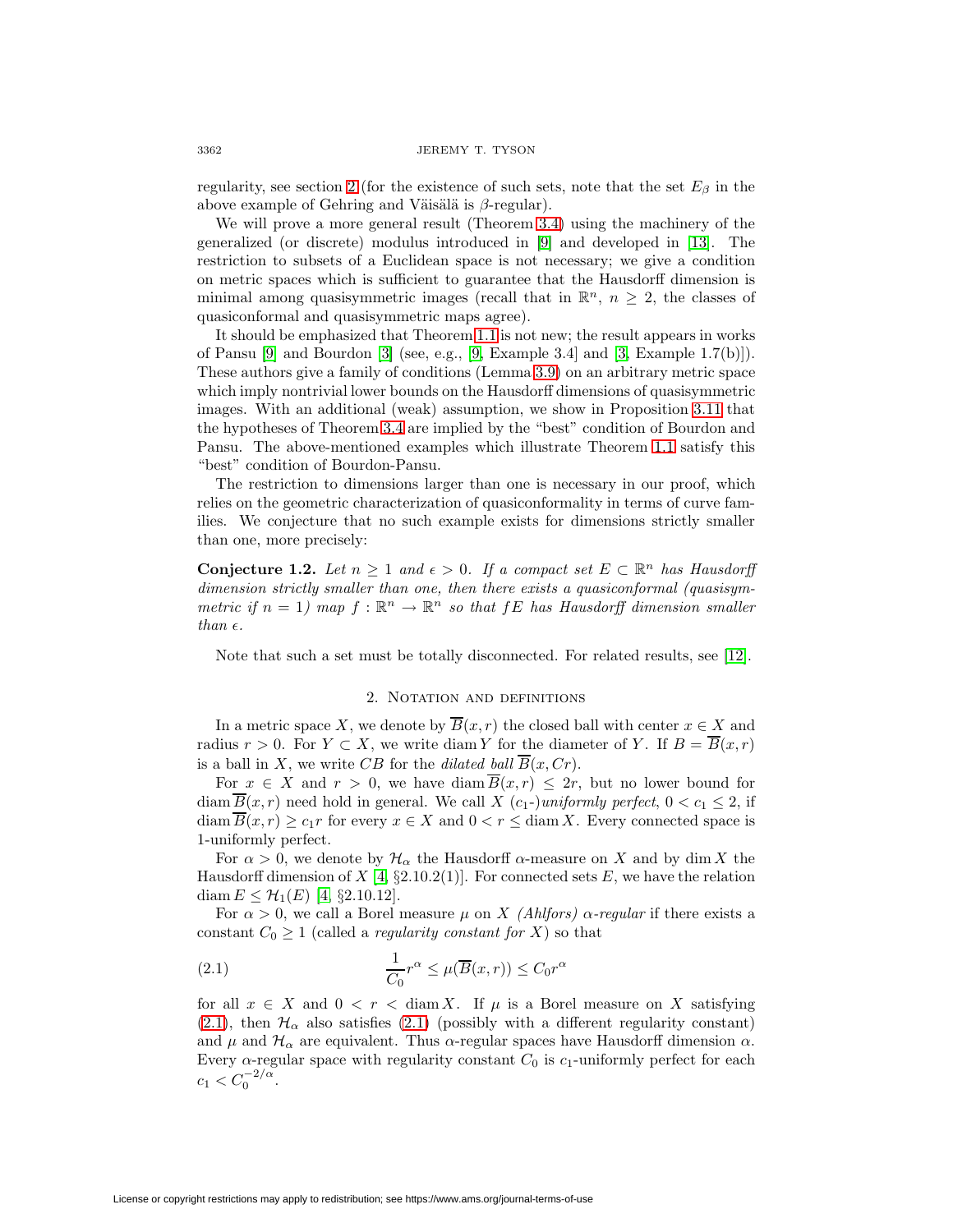<span id="page-2-1"></span>We call a homeomorphism  $f : X \to Y$  between metric spaces  $(\eta)$ -)quasisymmetric, where  $\eta : [0, \infty) \to [0, \infty)$  is a homeomorphism, if

(2.2) 
$$
|x - y| \le t |x - z| \Rightarrow |f(x) - f(y)| \le \eta(t) |f(x) - f(z)|
$$

for any  $x, y, z \in X$  and  $t > 0$  [\[11\]](#page-6-8). By making  $\eta$  larger if necessary, we can (and will) always assume that  $\eta(t) \geq t$  for  $t > 0$  and that both f and  $f^{-1}$  satisfy [\(2.2\)](#page-2-1). If X is c<sub>1</sub>-uniformly perfect and  $f: X \to Y$  is  $\eta$ -quasisymmetric, then Y is c<sub>1</sub>-uniformly perfect for some  $c'_1 = c'_1(c_1, \eta) > 0$ .

The Hausdorff dimension of a metric space is not a quasisymmetric invariant. Following Pansu  $[9, D\acute{e}$  $[9, D\acute{e}$ finition 3.1, we define the *conformal dimension* of a metric space  $X$  to be

$$
\mathcal{C}\dim X=\inf_Y\dim Y,
$$

where the infimum is taken over all spaces  $Y$  which are quasisymmetrically equivalent to X. For any space X,  $\mathcal{C}$  dim  $X \geq \dim_{T} X$ , where  $\dim_{T} X$  denotes the topological dimension of X [\[7\]](#page-6-9).

#### 3. The main result

Let  $(X, \mu)$  be a metric measure space. For a family  $\Gamma$  of curves in X and  $p \geq 1$ , we denote by  $Mod_p \Gamma$  the *p-modulus* of  $\Gamma$  [\[14,](#page-6-10) §6.1], [\[6,](#page-6-11) §2.3]. (Throughout this paper, we restrict ourselves to consider only curves whose parametrization is one-to-one.)

**Definition 3.1.** We say that X has nontrivial p-modulus,  $p \geq 1$ , if  $Mod<sub>n</sub> \Gamma > 0$  for some family of curves  $\Gamma$  in X.

<span id="page-2-2"></span>**Example 3.2.** Let  $\alpha > 1$ . Let Z be any compact  $(\alpha - 1)$ -regular metric space and let X be the product space  $Z \times [0, 1]$  (endowed with any of its standard bi-Lipschitz equivalent metrics). Then X is a compact,  $\alpha$ -regular space and the family of curves

$$
\Gamma = \{ \gamma_z : [0,1] \to X | \gamma_z(t) = (z,t), z \in Z \}
$$

has positive  $\alpha$ -modulus. Note that for any  $n \geq 2$  and  $1 < \alpha \leq n$ , we may choose  $Z \subset \mathbb{R}^{n-1}$  (see the introduction) and so  $X \subset \mathbb{R}^n$ .

When  $1 < \alpha < 2$ , the preceding example is not connected. We next give connected examples for each  $1 < \alpha \leq n$ .

**Example 3.3.** Let  $1 < \alpha \leq n$  and choose a compact  $(\alpha - 1)$ -regular Borel set  $Z \subset S^{n-1}$ . Let  $\nu$  be an  $(\alpha - 1)$ -regular measure on Z and let

$$
X = \{ tz : z \in Z, 0 \le t \le 1 \} \subset \mathbb{R}^n
$$

be the cone on Z. Here, for  $z = (z_1, \ldots, z_n) \in \mathbb{R}^n$  and  $t \geq 0$ , we write  $tz =$  $(tz_1, \ldots, tz_n)$ . We define a measure  $\mu$  on X as follows: for Borel sets  $A \subset [0,1]$  and  $B \subset Z$ , define the *spherical product set*  $A \cdot B = \{tz : t \in A, z \in B\}$  and set

$$
\mu(A \cdot B) = \nu(B) \cdot \int_A r^{n-1} dr.
$$

The collection of spherical product sets generates the Borel  $\sigma$ -algebra on X and  $\mu$ is an  $\alpha$ -regular Borel measure. Moreover, the family of curves

$$
\Gamma = \{ \gamma_z : [1/2, 1] \to X | \gamma_z(t) = tz, z \in Z \}
$$

<span id="page-2-0"></span>has positive  $\alpha$ -modulus, by an argument similar to [\[14,](#page-6-10) Example 7.5].

Theorem [1.1](#page-0-0) is a consequence of these examples and the following result.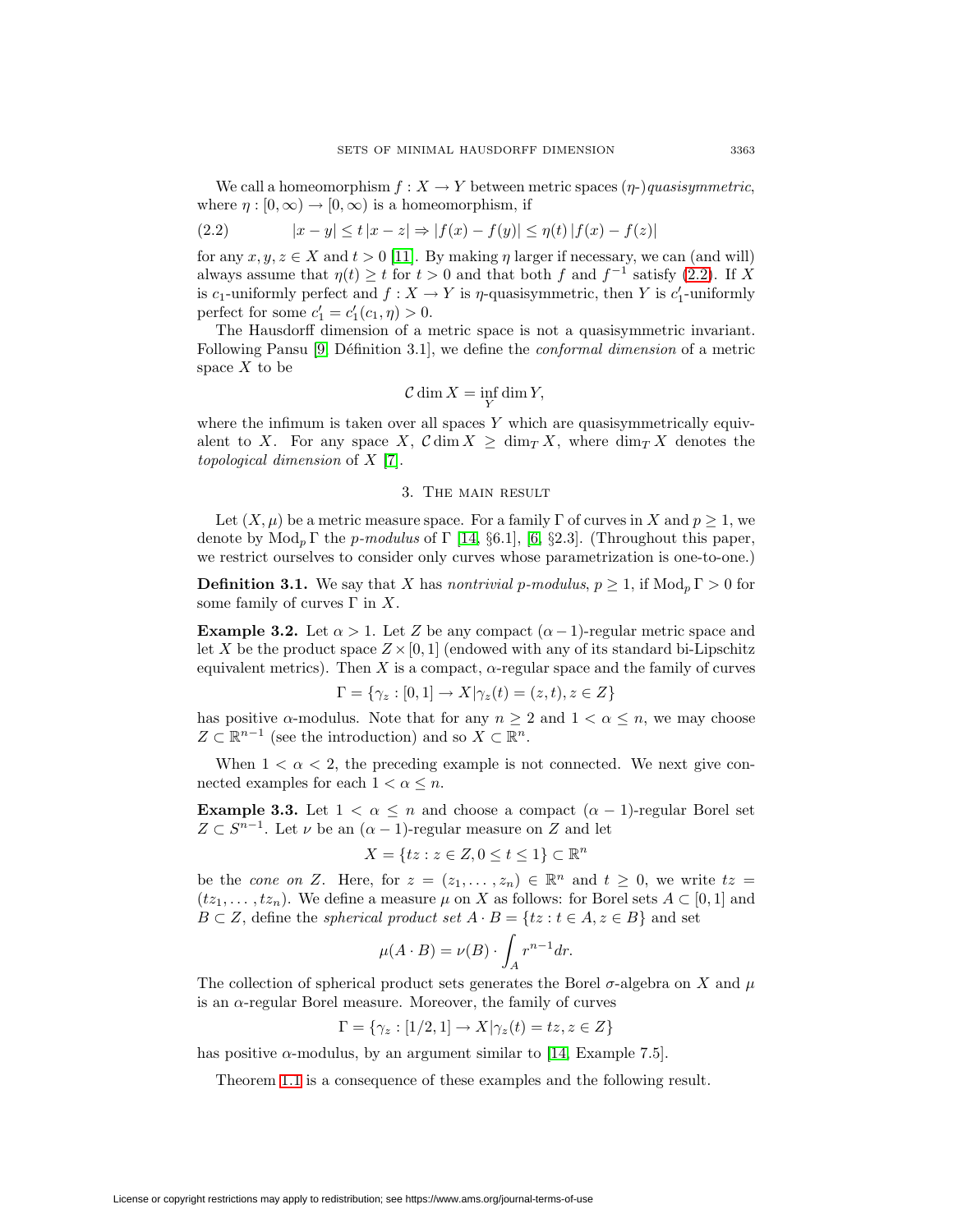**Theorem 3.4.** If X is a compact  $\alpha$ -regular space with nontrivial  $\alpha$ -modulus,  $\alpha > 1$ , then  $C \dim X = \alpha$ .

To prove Theorem [3.4,](#page-2-0) we recall the theory of the generalized modulus, first introduced by Pansu in [\[9\]](#page-6-3), [\[10\]](#page-6-12) and developed by the author in [\[13\]](#page-6-4).

**Definition 3.5.** Let X be a metric space and let  $p > 0$ . For  $k \geq 1$ , let  $\mathcal{B}_k(X)$ denote the collection of all closed sets  $A \subset X$  for which

$$
\overline{B}(x,r) \subset A \subset \overline{B}(x,kr)
$$

for some  $x \in X$  and  $r > 0$ . We write  $\mathcal{B}(X) = \bigcup_{k \geq 1} \mathcal{B}_k(X)$ . For a set function  $\varphi : \mathcal{B}(X) \to [0,\infty],$  we denote by  $\Phi_{p,k}$  the Borel measure constructed by the Carathéodory construction (Method II) using the set function  $\varphi^p$  and the family of sets  $\mathcal{B}_k(X)$ . See, for example, [\[8,](#page-6-13) §4.1] or [\[4,](#page-6-7) §2.10.1].

For  $l \geq 1$ , we define a set function  $\tilde{\varphi}_l : \mathcal{B}_l(X) \to [0, \infty]$  as follows: let  $\tilde{\varphi}_l(A)$  be the supremum of the values  $\varphi(\tilde{A})$  over all sets  $\tilde{A}$  for which

$$
\overline{B}(x,r) \subset A \subset \tilde{A} \subset \overline{B}(x,lr)
$$

for some  $x \in X$  and  $r > 0$ . Finally, we denote by  $\tilde{\Phi}_{p,k,l}$  the corresponding measure constructed using the set function  $\tilde{\varphi}_l^p$ .

**Example 3.6.** The most well-known example of a measure generated by the Carathéodory construction is the Hausdorff measure  $\mathcal{H}_p$ , which is obtained by using the set function  $\varphi^p$ , where  $\varphi(A) = \text{diam } A$ , on the family of all subsets  $A \subset X$ . It is easy to verify that in this case

<span id="page-3-1"></span>(3.1) 
$$
\mathcal{H}_p(E) \leq \Phi_{p,k}(E) \leq 2^p \mathcal{H}_p(E)
$$

<span id="page-3-2"></span>for all Borel sets  $E \subset X$  and all  $k \geq 1$ . Moreover, if X is  $c_1$ -uniformly perfect, then for this  $\varphi$  we have  $\tilde{\varphi}_l(A) \leq (2l/c_1)\varphi(A)$  for all  $A \in \mathcal{B}_l(X), l \geq 1$ , and so

(3.2) 
$$
\Phi_{p,k}(E) \leq \tilde{\Phi}_{p,k,l}(E) \leq (2l/c_1)^p \Phi_{p,k}(E)
$$

for all Borel sets  $E \subset X$  and  $l \geq k \geq 1$ .

**Definition 3.7.** Let X be a metric space and let  $p > 0$ . Let  $\Gamma$  be a family of subsets of X. For  $m \geq 1, l \geq k \geq 1$ , we define the *generalized p-modulus of* Γ (with data  $k, l, m$  to be

$$
\operatorname{mod}_{p,k,l,m} \Gamma = \inf \tilde{\Phi}_{p,k,l}(X),
$$

where the infimum is taken over all set functions  $\varphi : \mathcal{B}(X) \to [0,\infty]$  satisfying  $\Phi_{1,m}(\gamma) \geq 1$  for all  $\gamma \in \Gamma$ .

This concept was introduced in [\[9\]](#page-6-3) and further developed in [\[13\]](#page-6-4). We recall some basic properties of the generalized modulus. For proofs of these results, see Propositions 3.24, 4.5 and 4.7 in [\[13\]](#page-6-4); note that the assumption of connectedness in Propositions 4.5 and 4.7 of [\[13\]](#page-6-4) can be weakened to uniform perfectness.

<span id="page-3-0"></span>**Proposition 3.8.** (i) Let  $f : X \to Y$  be  $\eta$ -quasisymmetric and let  $p > 0$ . For  $k, k', l, l', m, m' \geq 1$  satisfying  $l' \geq \eta(l), l \geq k' \geq \eta(k)$  and  $m' \geq \eta(m)$  and any collection  $\Gamma$  of subsets of X,

$$
\mathrm{mod}_{p,k',l,m} f\Gamma \leq \mathrm{mod}_{p,k,l',m'} \Gamma.
$$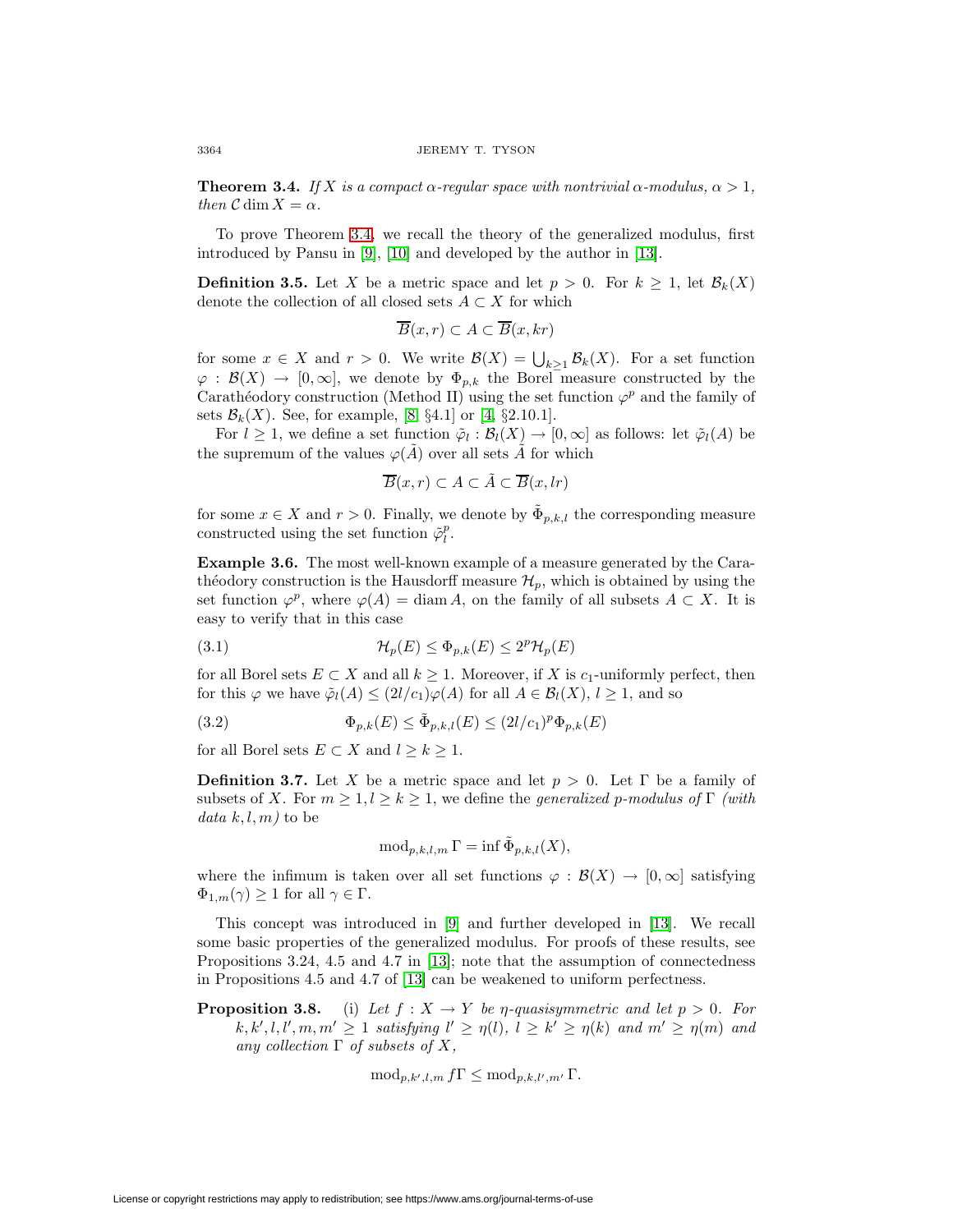(ii) Let X be a locally compact  $\alpha$ -regular space,  $\alpha > 1$ , with regularity constant  $C_0$ . For any k,l,  $m \geq 1$  with  $l \geq 10k$ , there is a constant  $C = C(C_0, \alpha, k, l)$ so that

$$
\frac{1}{C}\operatorname{Mod}_{\alpha}\Gamma\leq \operatorname{mod}_{\alpha,k,l,m}\Gamma\leq C\operatorname{Mod}_{\alpha}\Gamma
$$

for any curve family  $\Gamma$  in X.

Before proving Theorem [3.4,](#page-2-0) we pause to discuss some earlier conditions which suffice to give lower bounds for conformal dimensions. Lemma [3.9](#page-4-0) is not used in the proof of Theorem [3.4;](#page-2-0) we include it here in order to indicate the relationship between condition [\(3.3\)](#page-4-2) and the hypothesis of nontrivial  $\alpha$ -modulus in the  $\alpha$ -regular setting. See Proposition [3.11.](#page-4-1)

The following result is Lemme 1.6 of [\[3\]](#page-6-5). Note that the term "quasiconformal" in [\[3\]](#page-6-5) corresponds to our term quasisymmetric and that for Ahlfors  $\alpha$ -regular spaces, both the packing dimension dim<sub>P</sub> X and the Hausdorff dimension  $\dim_H X$  discussed in [\[3,](#page-6-5)  $\S1.5$ ] are equal to  $\alpha$ .

<span id="page-4-0"></span>**Lemma 3.9.** Let X be a compact  $\alpha$ -regular metric space and let  $\beta \geq 0$ . Suppose that there exists a curve family  $\Gamma$  in X with the following properties:

- there exists  $\delta > 0$  so that diam  $\gamma \geq \delta$  for each  $\gamma \in \Gamma$ ,
- there exists  $C_1 < \infty$  and a probability measure  $\nu$  on  $\Gamma$  so that

<span id="page-4-2"></span>(3.3) 
$$
\nu\{\gamma \in \Gamma : \gamma \cap B \neq \emptyset\} \leq C_1 r^{\beta}
$$

for each ball  $B$  in  $X$  of radius  $r$ .

<span id="page-4-3"></span>Then  $\beta \leq \alpha - 1$  and

(3.4) 
$$
\mathcal{C} \dim X \geq \frac{\alpha}{\alpha - \beta}.
$$

As  $\beta$  ranges from 0 to  $\alpha - 1$ , the lower bound in [\(3.4\)](#page-4-3) ranges from 1 to  $\alpha$ . The "best" case is  $\beta = \alpha - 1$ , in which case C dim  $X = \alpha$ . The curve family  $\Gamma$  in Example [3.2](#page-2-2) satisfies [\(3.3\)](#page-4-2) with  $\beta = \alpha - 1$ .

The conclusion of Lemma [3.9](#page-4-0) is nontrivial only when  $\alpha/(\alpha - \beta) > \dim_T X$ . We give one example which shows that this can occur even in the case  $\beta < \alpha - 1$ .

**Example 3.10.** Let  $X \subset \mathbb{R}^2$  be the *Sierpinski carpet*, obtained from the unit square in  $\mathbb{R}^2$  by repeated applications of the following operation: divide each of the current squares into 9 equal subsquares and remove the central subsquare. The space X is compact and  $\alpha$ -regular, where  $\alpha = \log 8 / \log 3$ . Let  $E \subset \mathbb{R}$  denote the standard Cantor set and let  $\nu$  be a  $\beta$ -regular probability measure on E,  $\beta$  =  $\log 2/\log 3$ . Since  $E \times [0,1] \subset X$ , we may define a family of curves

$$
\Gamma = \{ \gamma_y : [0, 1] \to X | \gamma_y(t) = (y, t), y \in E \}.
$$

For each  $y \in E$ , diam  $\gamma_y = 1$ . Moreover, the measure  $\nu$  on E induces a measure (which we continue to denote by  $\nu$ ) on  $\Gamma$  for which [\(3.3\)](#page-4-2) is satisfied. Thus

$$
\mathcal{C} \dim X \ge \frac{\log 8/\log 3}{\log 8/\log 3 - \log 2/\log 3} = \frac{3}{2}.
$$

Note that  $\dim_T X = 1$ .

<span id="page-4-1"></span>In the "best" case  $\beta = \alpha - 1$ , the result of Lemma [3.9](#page-4-0) is contained in that of Theorem [3.4,](#page-2-0) provided that Γ contains a collection of rectifiable curves with positive ν-measure.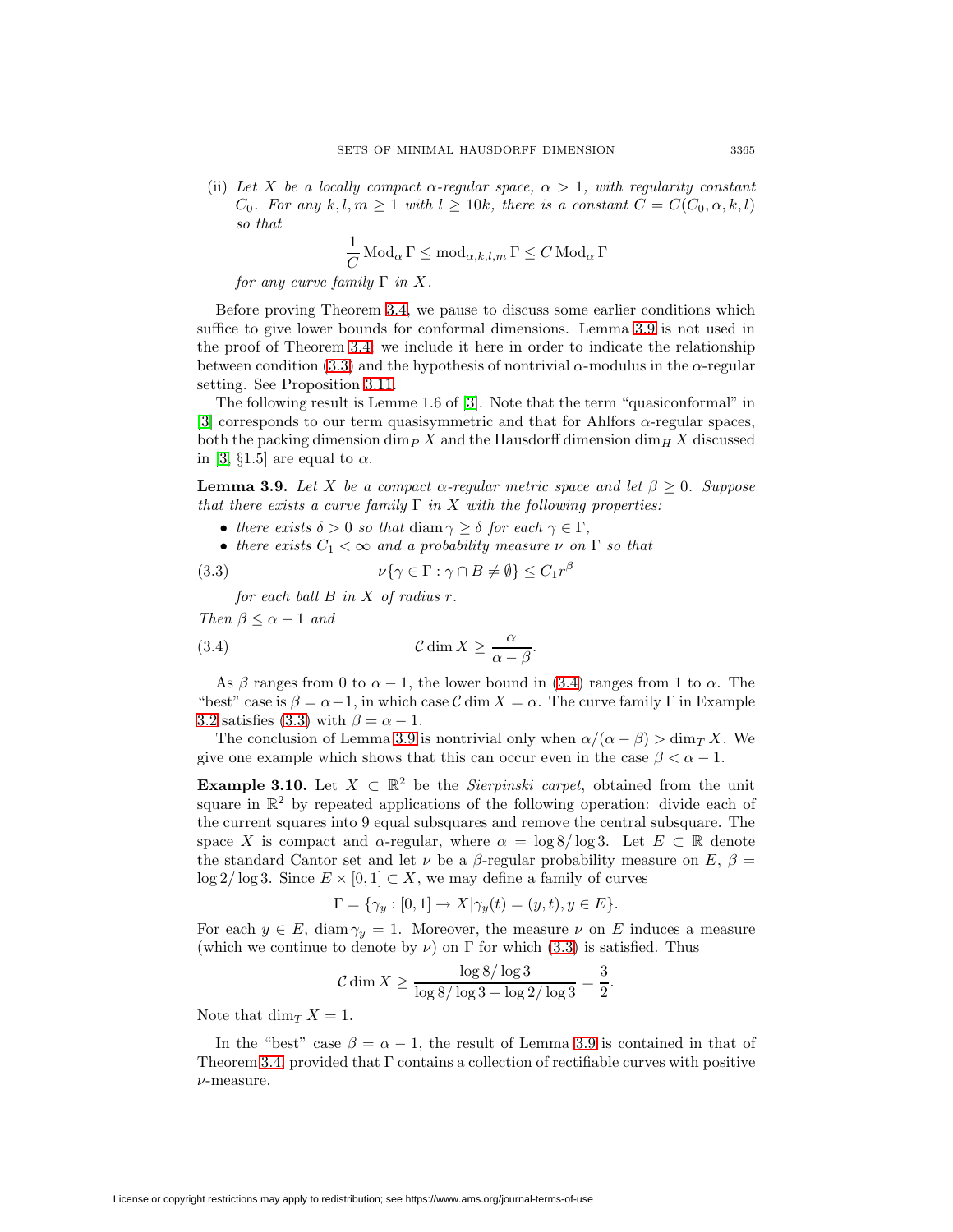**Proposition 3.11.** Let X be a compact  $\alpha$ -regular space satisfying the hypotheses of Lemma [3.9](#page-4-0) with  $\beta = \alpha - 1$  and assume that  $\nu(\Gamma') > 0$ , where  $\Gamma' \subset \Gamma$  denotes the collection of rectifiable curves. Then X has nontrivial  $\alpha$ -modulus.

Proof. By passing to a further subcollection if necessary, we may assume that the lengths of the curves in  $\Gamma'$  are uniformly bounded, say length $(\gamma) \leq M$  for all  $\gamma \in \Gamma'$ . For each such curve  $\gamma$ , let  $m_{\gamma}$  be the normalized arc length measure ds/M on  $\gamma$ . Choose  $\lambda > 1$ . If B is a ball with radius  $r < \delta/(2\lambda)$ , then no curve  $\gamma \in \Gamma'$  can lie completely in  $\lambda B$ . Thus  $\gamma \cap B \neq \emptyset$  implies that length( $\gamma \cap \lambda B$ )  $\geq (\lambda - 1)r$ . Hence

$$
\int_{\{\gamma \in \Gamma': \gamma \cap B \neq \emptyset\}} m_{\gamma}(\gamma \cap \lambda B)^{1-\alpha} d\nu(\gamma)
$$
\n
$$
= M^{\alpha-1} \int_{\{\gamma \in \Gamma': \gamma \cap B \neq \emptyset\}} \text{length}(\gamma \cap \lambda B)^{1-\alpha} d\nu(\gamma)
$$
\n
$$
\leq \left(\frac{M}{\lambda - 1}\right)^{\alpha - 1} r^{1-\alpha} \nu\{\gamma \in \Gamma': \gamma \cap B \neq \emptyset\} \leq C'
$$

where C' depends only on M,  $\lambda$ ,  $\alpha$  and the constant C<sub>1</sub> in [\(3.3\)](#page-4-2). By Proposition 2.9 of [\[9\]](#page-6-3),  $\text{mod}_{\alpha,k,l,m}$   $\Gamma' > 0$  for each  $k \geq 1$ ,  $l \geq 5\lambda k$  and  $m \geq 1$ . Choosing k,l,m appropriately, we conclude (by Proposition [3.8\(](#page-3-0)ii)) that  $Mod_{\alpha} \Gamma' > 0$ . □

<span id="page-5-1"></span>We turn now to the proof of Theorem [3.4,](#page-2-0) which relies on the following simple observation.

**Lemma 3.12.** Let X be uniformly perfect and let  $\Gamma$  be a family of subsets of X with diam  $\gamma \ge \delta > 0$  for each  $\gamma \in \Gamma$ . Let  $\alpha > 0$ . If  $\text{mod}_{\alpha,k,l,m} \Gamma > 0$  for some  $l \geq k \geq 1, m \geq 1, \text{ then } \dim X \geq \alpha.$ 

*Proof.* Define a map  $\varphi : \mathcal{B}(X) \to [0, \infty]$  by  $\varphi(A) = \text{diam } A/\delta$ . By [\(3.1\)](#page-3-1),

$$
\Phi_{1,m}(\gamma) \ge \frac{1}{\delta} \mathcal{H}_1(\gamma) \ge \frac{1}{\delta} \operatorname{diam} \gamma \ge 1
$$

for all  $\gamma \in \Gamma$  and so by [\(3.2\)](#page-3-2),

$$
0<{\rm mod}_{\alpha,k,l,m}\,\Gamma\leq \tilde{\Phi}_{\alpha,k,l}(X)\leq C\Phi_{\alpha,k}(X)\leq C\mathcal{H}_\alpha(X)
$$

where C depends only on  $\alpha$ ,  $\delta$ , l, and a constant  $c_1$  of uniform perfectness for X. Hence dim  $X \geq \alpha$ . п

<span id="page-5-0"></span>**Lemma 3.13.** Let  $(X, \mu)$  be a metric measure space,  $p > 1$ , and let  $\Gamma$  be a family of curves in X with  $\text{Mod}_p \Gamma > 0$ . Then there exists  $\delta > 0$  and a subfamily  $\Gamma' \subset \Gamma$ with  $\text{Mod}_p \Gamma' > 0$  for which diam  $\gamma \geq \delta$  for all  $\gamma \in \Gamma'$ .

*Proof.* For each  $m \in \mathbb{N}$ , let  $\Gamma_m$  denote the collection of those  $\gamma \in \Gamma$  for which  $\dim \gamma \geq 1/m$ . Then  $\Gamma = \bigcup_{m=1}^{\infty} \Gamma_m$ . By a result of Ziemer [\[15,](#page-6-14) Lemma 2.3],  $\operatorname{Mod}_p \Gamma = \sup_{m>1} \operatorname{Mod}_p \Gamma_m$  and so  $\operatorname{Mod}_p \Gamma_m > 0$  for some  $m \in \mathbb{N}$ . □

*Proof of Theorem [3.4.](#page-2-0)* Let X be a compact  $\alpha$ -regular space,  $\alpha > 1$ , and let  $\Gamma$  be a curve family in X with  $Mod_{\alpha} \Gamma > 0$ . Let  $f : X \to Y$  be an  $\eta$ -quasisymmetric map onto a (compact) space Y. By Lemma [3.13,](#page-5-0) we may assume that diam  $\gamma \ge \delta > 0$ for all  $\gamma \in \Gamma$ .

By Proposition [3.8\(](#page-3-0)ii), for any  $k, l, m \ge 1$  with  $l \ge 10k$ , we have

$$
\operatorname{mod}_{\alpha,k,l,m}\Gamma>0.
$$